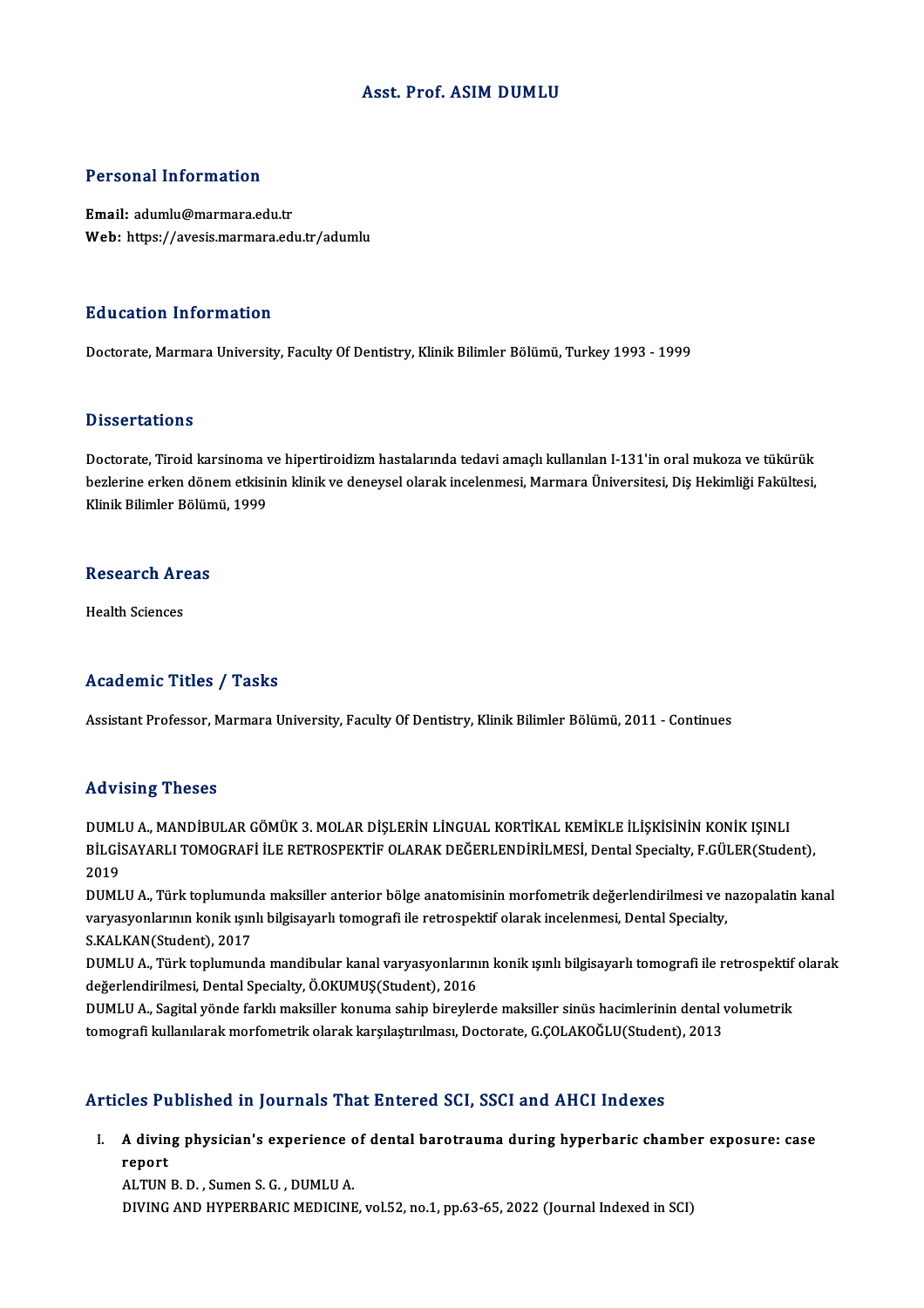II. Infraorbital ethmoid (Haller) cells: a cone-beam computed tomographic study<br>REVINER E M. RORAHAN M.O. DUMULA Orboynel: S Infraorbital ethmoid (Haller) cells: a cone-beam c<br>PEKİNER F. M. , BORAHAN M. O. , DUMLU A., Ozbayrak S.<br>ORAL RADIOLOCY vel 30 no 3 nn 310 325 3014 (Journ Infraorbital ethmoid (Haller) cells: a cone-beam computed tomographical results: a cone-beam computed tomographical processions.<br>ORAL RADIOLOGY, vol.30, no.3, pp.219-225, 2014 (Journal Indexed in SCI)<br>Diagnostic Importance PEKİNER F. M. , BORAHAN M. O. , DUMLU A., Ozbayrak S.<br>ORAL RADIOLOGY, vol.30, no.3, pp.219-225, 2014 (Journal Indexed in SCI)<br>III. Diagnostic Importance of MRI and CT Scans for Synovial Osteochondromatosis of the<br>Tempe

## ORAL RADIOLOGY, vol.30, no.<br>Diagnostic Importance of l<br>Temporomandibular Joint<br>VAROLA Sensimen M. Gulse Diagnostic Importance of MRI and CT Scans for Synovia<br>Temporomandibular Joint<br>VAROL A., Sencimen M., Gulses A., Altug H. A. , Dumlu A., Kurt B.<br>CRANIO THE JOURNAL OF CRANIOMANDIRULAR RRACTICE VO

Temporomandibular Joint<br>VAROL A., Sencimen M., Gulses A., Altug H. A. , Dumlu A., Kurt B.<br>CRANIO-THE JOURNAL OF CRANIOMANDIBULAR PRACTICE, vol.29, no.4, pp.313-317, 2011 (Journal Indexed in<br>SCD VAR<br>CRAI<br>SCI)<br>Oste CRANIO-THE JOURNAL OF CRANIOMANDIBULAR PRACTICE, vol.29, no.4, p<br>SCI)<br>IV. Osteomyelitis due to arsenic trioxide use for tooth devitalization<br>DIMLUA Velsinkaye S, OLGAG N, V., CÜVERCIN M

- SCI)<br>Osteomyelitis due to arsenic trioxide use for to<br>DUMLU A., Yalcinkaya Ş., OLGAÇ N. V. , GÜVERCİN M.<br>INTERNATIONAL ENDODONTIC IQURNAL, YOL40, P.9 DUMLU A., Yalcinkaya Ş., OLGAÇ N. V. , GÜVERCİN M.<br>INTERNATIONAL ENDODONTIC JOURNAL, vol.40, no.4, pp.317-322, 2007 (Journal Indexed in SCI)
- V. Osteomyelitis due to arsenic trioxide use for tooth devitalization International Endodontic Journal DUMLUA.,ERÇALIKYALÇINKAYAŞ.,OlgacV.,MuharremG. Osteomyelitis due to arsenic trioxide use for tooth devitalization Internationa<br>DUMLU A., ERÇALIK YALÇINKAYA Ş., Olgac V., Muharrem G.<br>International Endodontic Journal, pp.317-322, 2007 (Journal Indexed in SCI Expanded)<br>Cl
- VI. Cleidocranial dysostosis Report of a case<br>KARGÜL B., SALİH İ. M., Yılmaz L., DUMLU A. International Endodontic Journal, pp.317-32;<br>Cleidocranial dysostosis Report of a cas<br>KARGÜL B., SALİH İ. M. , Yılmaz L., DUMLU A.<br>Journal Of Clinical Bediatric Dentistry, val 33. Cleidocranial dysostosis Report of a case<br>KARGÜL B., SALİH İ. M. , Yılmaz L., DUMLU A.<br>Journal Of Clinical Pediatric Dentistry, vol.22, pp.83-86, 1997 (Journal Indexed in SCI Expanded)<br>Multiple eunernumerery teeth in assoc
- VII. Multiple supernumerary teeth in association with cleidocranial dysplasia.<br>ATASU M., DUMLU A., ÖZBAYRAK S. Journal Of Clinical Pediatric Dentistr<br>Multiple supernumerary teeth i<br>ATASU M., DUMLU A., ÖZBAYRAK S.<br>Journal Of Clinical Pediatric Dentistr Journal Of Clinical Pediatric Dentistry, vol.21, pp.85-91, 1996 (Journal Indexed in SCI Expanded)

## Articles Published in Other Journals

- rticles Published in Other Journals<br>I. Çene Kemiklerinin Fibro-osseoz Hastalıkları Fibröz Displazi ve Cherubizm<br>DIIMULA Cene Kem<br>DUMLU A.<br>Türkiye Kl Çene Kemiklerinin Fibro-osseoz Hastalıkları Fibröz Displazi ve Cherubizm<br>DUMLU A.<br>Türkiye Klinikleri Ağız Diş ve Çene Radyolojisi - Özel Konular, vol.4, pp.38-42, 2018 (Other Refereed National DUMLU A<br>Türkiye K<br>Journals)<br>Evoluatie Türkiye Klinikleri Ağız Diş ve Çene Radyolojisi - Özel Konular, vol.4, pp.38-42, 2018 (Other Refereed National<br>Journals)<br>II. Evaluation of Distolingual Canal/Roots in Mandibular Molars and Mesiobuccal Canals in Maxillary Journals)<br>
Evaluation of Distolingual Canal/Roots<br>
Molars by CBCT<br>
PEKINER F. M., BORAHAN M. O., DUMLU A. Evaluation of Distolingual Canal/Roots<br>Molars by CBCT<br>PEKİNER F. M. , BORAHAN M. O. , DUMLU A.<br>OPEN DENTISTRY JOUPMAL .vol 11 nn 260. Molars by CBCT<br>PEKINER F. M. , BORAHAN M. O. , DUMLU A.<br>OPEN DENTISTRY JOURNAL, vol.11, pp.360-366, 2017 (Journal Indexed in ESCI)<br>Effect of Sontal Dovistion Conche Bullege and Holley e Coll on Movillew PEKİNER F. M. , BORAHAN M. O. , DUMLU A.<br>OPEN DENTISTRY JOURNAL, vol.11, pp.360-366, 2017 (Journal Indexed in ESCI)<br>III. Effect of Septal Deviation Concha Bullosa and Haller s Cell on Maxillary Sinus s Inferior<br>Proumatizat OPEN DENTISTRY JOURNAL, vol.11, pp.360-<br>Effect of Septal Deviation Concha Bulle<br>Pneumatization a Retrospective Study Effect of Septal Deviation Concha Bullosa and Haller s Cel.<br>Pneumatization a Retrospective Study<br>GÖKHAN G., BORAHAN M. O. , AKTOP S., DUMLU A., PEKİNER F. M.<br>OPEN DENTISTRY JOURNAL, vel 9, pp.292.296.2015 (Refereed Jo Pneumatization a Retrospective Study<br>GÖKHAN G., BORAHAN M. O. , AKTOP S., DUMLU A., PEKİNER F. M.<br>OPEN DENTISTRY JOURNAL, vol.9, pp.282-286, 2015 (Refereed Journals of Other Institutions)<br>Comparision of Cane Beam Computed
- GÖKHAN G., BORAHAN M. O. , AKTOP S., DUMLU A., PEKİNER F. M.<br>OPEN DENTISTRY JOURNAL, vol.9, pp.282-286, 2015 (Refereed Journals of Other Institutions)<br>IV. Comparision of Cone Beam Computed Tomography and Computed Tomograph OPEN DENTISTRY JOURNAL, vol.9, pp.282<br>Comparision of Cone Beam Computed<br>Paranasal Sinuses Preliminary Study<br>PEKINER E M. DUMU JA ROBAHAN M.C Comparision of Cone Beam Computed<br>Paranasal Sinuses Preliminary Study<br>PEKİNER F. M. , DUMLU A., BORAHAN M. O.<br>CLINICAL DENTISTRY AND BESEARCH vol Paranasal Sinuses Preliminary Study<br>PEKİNER F. M. , DUMLU A., BORAHAN M. O.<br>CLINICAL DENTISTRY AND RESEARCH, vol.37, pp.10-16, 2013 (Other Refereed National Journals)<br>Dominijan s system for ostimating dantal age among Nort
- PEKİNER F. M., DUMLU A., BORAHAN M. O.<br>CLINICAL DENTISTRY AND RESEARCH, vol.37, pp.10-16, 2013 (Other Refereed National Journals)<br>V. Demirjian s system for estimating dental age among Northwestern Turkish children aged 4 1 CLINICAL DENTISTRY AND RESEARCH, vol.37, pp.10-16, 2013 (Other l<br>Demirjian s system for estimating dental age among Northwes<br>Erçalık Yalçınkaya Ş., Dumlu A., Bekiroğlu G.N. , Çolakoğlu G., Kargül B.<br>European Journal of Bae Demirjian s system for estimating dental age among Northwestern Turkish childre<br>Erçalık Yalçınkaya Ş., Dumlu A., Bekiroğlu G. N. , Çolakoğlu G., Kargül B.<br>European Journal of Paediatric Dentistry, vol.14, pp.225-230, 2013 Erçalık Yalçınkaya Ş., Dumlu A., Bekiroğlu G. N. , Çolakoğlu G., Kargül B.<br>European Journal of Paediatric Dentistry, vol.14, pp.225-230, 2013 (Journal Indexed in ESCI)<br>VI. Radiological and Histological Observation in a

- European Journal of Paediatric Dentistry, vol.14, pp.225-230, 2013 (Journa<br>Radiological and Histological Observation in a Woman Patient of J<br>ATALI O., PEKİNER F. M. , VAROL A., DUMLU A., ÖZBAYRAK S., ALATLI F. C.<br>Müched vo Radiological and Histological Observation in a Woman Patien<br>ATALI 0., PEKİNER F. M. , VAROL A., DUMLU A., ÖZBAYRAK S., ALATLI<br>Müsbed, vol.2, pp.193-197, 2012 (Other Refereed National Journals)<br>A Study of imnasted lave Kiss ATALI 0., PEKİNER F. M., VAROL A., DUMLU A<br>Müsbed, vol.2, pp.193-197, 2012 (Other Refer<br>VII. A Study of impacted love Kissing molars
- Müsbed, vol.2, pp.193-197, 2012 (Other Refereed National Journals)<br>VII. A Study of impacted love Kissing molars<br>GÜLSES A., VAROL A., ŞENÇİMEN M., DUMLU A. Oral Health and Dental Management, vol.11, 2012 (Refereed Journals of Other Institutions) GÜLSES A., VAROL A., ŞENÇİMEN M., DUMLU A.<br>Oral Health and Dental Management, vol.11, 2012 (Refereed Journals of Other Inst<br>VIII. Diş Hekimliğinde Yeni Bir Çağın Başlangıcı Dental Volumetrik Tomografi<br>PORAHAN M.O., PEKİNER
- Oral Health and Dental Management, vol.11<br>Diş Hekimliğinde Yeni Bir Çağın Başlar<br>BORAHAN M. O. , PEKİNER F. M. , DUMLU A.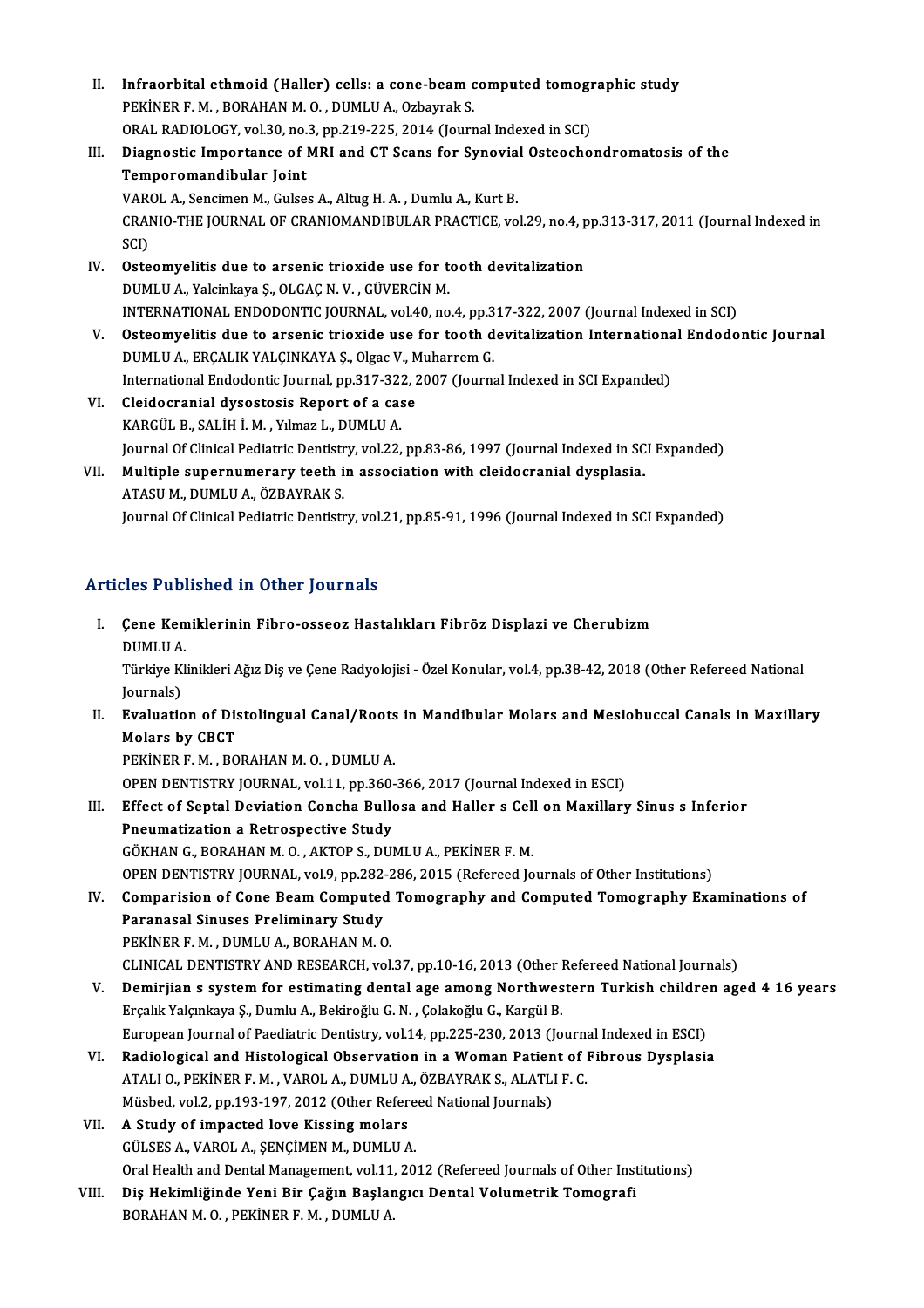İSTANBUL DİŞHEKİMLERİ ODASI DERGİ, vol.143, pp.40-43, 2012 (National Non-Refereed Journal)<br>Fluanessange Guidad Resection of Opel Vonnuseus Gargineme

ISTANBUL DIȘHEKIMLERI ODASI DERGI, vol.143, pp.40-43, 2012 (Nat<br>IX. Fluorescence-Guided Resection of Oral Verrucous Carcinoma IX. Fluorescence-Guided Resection of Oral Verrucous Carcinoma<br>GÖCMEN G., DUMLU A., VAROL A., BASA S., GÖKERM.K. Fluorescence-Guided Resection of Oral Verrucous Carcinoma<br>GÖÇMEN G., DUMLU A., VAROL A., BASA S., GÖKER M. K.<br>Clinical and Experimental Health Sciences ( MUSPED), vol.2, pp.134-137, 2012 (Other Refereed National Journals)<br> X. Oral ve intravenöz bisfosfonat kaynaklı çene osteonekrozu Clinical and Experimental Health Sciences (MUSPED), vol<br>Oral ve intravenöz bisfosfonat kaynaklı çene osteo<br>DUMLU A., ERÇALIK YALÇINKAYA Ş., VAROL A., SEMİH Ö.<br>Türkiye Klinikleri Diş Hekimliği Pilimleri Dergisi an 70.75 Oral ve intravenöz bisfosfonat kaynaklı çene osteonekrozu<br>DUMLU A., ERÇALIK YALÇINKAYA Ş., VAROL A., SEMİH Ö.<br>Türkiye Klinikleri Diş Hekimliği Bilimleri Dergisi, pp.70-75, 2011 (Other Refereed National Journals)<br>Friekin 69 XI. Erişkin 687 Hastada Stiloid Çıkıntının Radyolojik Olarak Değerlendirilmesi: Retrospektif Bir Çalışma Türkiye Klinikleri Diş Hekimliği Bilimleri Dergisi, p<br>Erişkin 687 Hastada Stiloid Çıkıntının Radyo<br>ARSLAN A. H. , GÖKER M. K. , DUMLU A., ÖZKAN Y.<br>ADO KLİNİK BİLİMLER DERÇİSİ 2009 (Other Refe Erişkin 687 Hastada Stiloid Çıkıntının Radyolojik Olarak Değerlend<br>ARSLAN A. H. , GÖKER M. K. , DUMLU A., ÖZKAN Y.<br>ADO KLİNİK BİLİMLER DERGİSİ, 2009 (Other Refereed National Journals)<br>Akandranlari Bir Olay Banary XII. Akondroplazi Bir Olgu Raporu<br>FİSEKÇİOĞLU E., DUMLU A., BORAHAN M. O. ADO KLİNİK BİLİMLER DERGİSİ, 2009 (Othe<br>**Akondroplazi Bir Olgu Raporu**<br>FİŞEKÇİOĞLU E., DUMLU A., BORAHAN M. O.<br><sup>71909 Klinik vol 2. pp.25, 28, 2008 (Other Bo</sup> 7tepe Klinik, vol.2, pp.35-38, 2008 (Other Refereed National Journals) XIII. İmplantolojide Malpraktis ERÇALIKYALÇINKAYAŞ.,DUMLUA.,DUMLUA. İmplantolojide Malpraktis<br>ERÇALIK YALÇINKAYA Ş., DUMLU A., DUMLU A.<br>İmplant TR, pp.54-58, 2006 (National Non-Refereed Journal)<br>Malpraktis olaylanının nadyalajik görünümleri XIV. Malpraktis olgularının radyolojik görünümleri İmplant TR, pp.54-58, 2006 (Nationa<br>Malpraktis olgularının radyolojil<br>ERÇALIK YALÇINKAYA Ş., DUMLU A.<br>Dishekimliği Dergisi np.42.45, 2006 Dişhekimliği Dergisi, pp.42-45, 2006 (National Non-Refereed Journal) ERÇALIK YALÇINKAYA Ş., DUMLU A.<br>Dişhekimliği Dergisi, pp.42-45, 2006 (National Non-Refereed Journal)<br>XV. Panoramik radyografide temel bilgiler ve görüntülerin yorumlanması 2 Hatalı çekilmiş panoramik<br>nadyografiler Dişhekimliği De<br><mark>Panoramik ra</mark><br>radyografiler<br>EPCALIK YALCI Panoramik radyografide temel b<br>radyografiler<br>ERÇALIK YALÇINKAYA Ş., DUMLU A.<br>İmplant TB\_nn 62,67, 2006 (Nationa radyografiler<br>ERÇALIK YALÇINKAYA Ş., DUMLU A.<br>İmplant TR, pp.62-67, 2006 (National Non-Refereed Journal)<br>Padvolojik tanıda detay görüntülemenin önemi Baretis ERÇALIK YALÇINKAYA Ş., DUMLU A.<br>İmplant TR, pp.62-67, 2006 (National Non-Refereed Journal)<br>XVI. Radyolojik tanıda detay görüntülemenin önemi Parotis bezinde hemanjiyom Bir olgu nedeniyle<br>prvined E.M. DUMLU A. CÜMBÜ TA İmplant TR, pp.62-67, 2006 (National Non-Refereed Jou<br>Radyolojik tanıda detay görüntülemenin önemi P;<br>PEKİNER F. M. , DUMLU A., GÜMRÜ TARÇIN B., BİREN T.<br>Quintessense Türkse vel 6, np.67, 70, 2005 (Other Befer Radyolojik tanıda detay görüntülemenin önemi Parotis bezinde hemar<br>PEKİNER F. M. , DUMLU A., GÜMRÜ TARÇIN B., BİREN T.<br>Quintessence Türkçe, vol.6, pp.67-70, 2005 (Other Refereed National Journals)<br>Gürük ve gürük pedeniyle PEKİNER F. M. , DUMLU A., GÜMRÜ TARÇIN B., BİREN T.<br>Quintessence Türkçe, vol.6, pp.67-70, 2005 (Other Refereed National Journals)<br>XVII. Çürük ve çürük nedeniyle uygulanmış ve uygulanması gerekli tedavilerin yaş cinsiye Quintessence Türkçe, vol.6, pp.67-70, 20<br>Çürük ve çürük nedeniyle uygulann<br>ekonomik olarak değerlendirilmesi<br>PEKİNER E.M., ERÇALIK VALGINKAYA S ekonomik olarak değerlendirilmesi<br>PEKİNER F. M. , ERÇALIK YALÇINKAYA Ş., DUMLU A., FİŞEKÇİOĞLU E., ÇANAKÇI E., GÜMRÜ TARÇIN B. Selçuk Üniversitesi Dişhekimliği Fakültesi Dergisi, vol.11, pp.98-101, 2001 (Other Refereed National Journals)

## Books&Book Chapters

- I. Dişhekimliği kliniğinde erken tanı girişimleri ve hücresel değerlendirme tə & Doon onaptors<br>Dişhekimliği kliniğinde erken tanı girişimleri<br>ÖZBAYRAK S., PEKİNER F. M. , DUMLU A., VAROL A.<br>in: Ağız Kanserleri erken tanı belamından dishekiml in: Ağız Kanserleri erken tanı bakımından dişhekimliği, Özbayrak S.,Pekiner F:N:, Editor, Quintessence Yayıncılık,<br>İstanbul, pp.80-88, 2016 ÖZBAYRAK S., PEKİNER F. M., DUMLU A., VAROL A.
- II. Tükürük Bezi Kaynaklı Malignomlar VAROLA.,DUMLUA.,PEKİNERF.M. ,ÖZBAYRAKS. Tükürük Bezi Kaynaklı Malignomlar<br>VAROL A., DUMLU A., PEKİNER F. M. , ÖZBAYRAK S.<br>in: Ağız Kanserleri Erken Tanı Bakımından Dişhekimliği Klinik Bulguları ve Tedavi Yaklaşımları, Semih<br>Özbaynak Filiz Pekiner, Editar, Quinte VAROL A., DUMLU A., PEKİNER F. M. , ÖZBAYRAK S.<br>in: Ağız Kanserleri Erken Tanı Bakımından Dişhekimliği Klinik Bulgular<br>Özbayrak,Filiz Pekiner, Editor, Quintessence, İstanbul, pp.97106, 2016

# ozbayrak, Filiz Pekiner, Editor, Quintessence, Istanbul, pp.97106, 2016<br>Refereed Congress / Symposium Publications in Proceedings

- efereed Congress / Symposium Publicati<br>I. Skuamoz Hücreli Karsinoma: Olgu Sunumu<br>POLATAKMANSOV P. İDMAN E. DUMLUA I. Skuamoz Hücreli Karsinoma: Olgu Sunumu<br>POLAT AKMANSOY B., İDMAN E., DUMLU A. MARMARAÜNİVERSİTESİULUSLARARASIDİŞHEKİMLİĞİ SEMPOZYUMU, İstanbul,Turkey,4 -05May2018 POLAT AKMANSOY B., İDMAN E., DUMLU A.<br>MARMARA ÜNIVERSİTESİ ULUSLARARASI DİŞ HEKİMLIĞİ<br>II. Solitary Neurofibroma of thr Maxilla: A case Reprt<br>KALKAN S. BAYBAKÇIQĞLU A. DUMLU A. QLCAC N. V
- MARMARA ÜNİVERSİTESİ ULUSLARARASI DİŞ HEKİMI<br>Solitary Neurofibroma of thr Maxilla: A case Re<sub>l</sub><br>KALKAN S., BAYRAKÇIOĞLU A., DUMLU A., OLGAÇ N. V.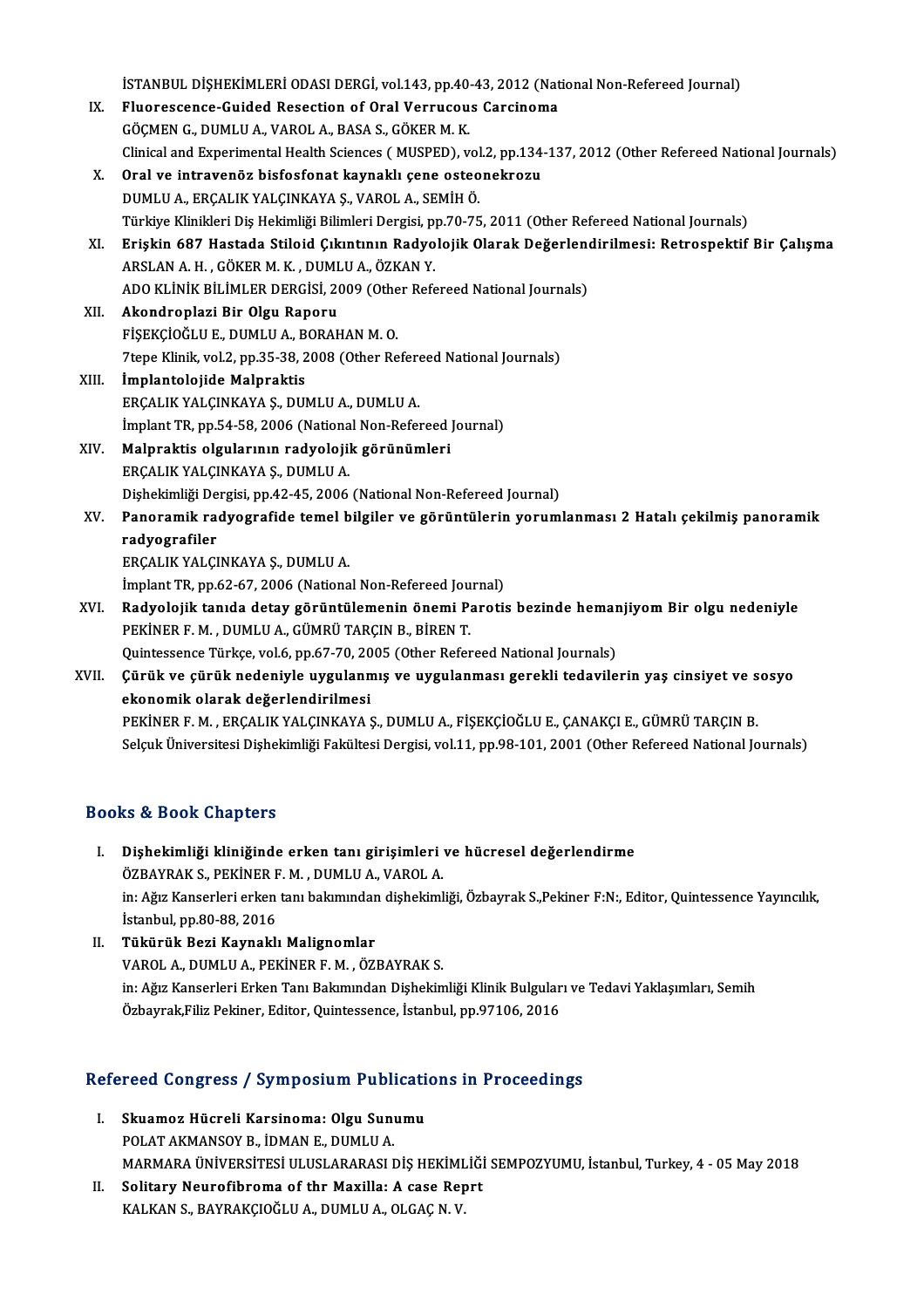- Türk Dişhekimleri Birliği 23. Uluslararası Dişhekimliği Kongresi, İstanbul, Turkey, 21 24 September 2017<br>Multaanidarmaid karsinamı Olsu sunumu Türk Dişhekimleri Birliği 23. Uluslararası Dişhel<br>III. Mukoepidermoid karsinom: Olgu sunumu<br>KALKAN S. GÜMPÜ TARGIN B. DUMLU A Türk Dişhekimleri Birliği 23. Uluslararası I<br>Mukoepidermoid karsinom: Olgu sun<br>KALKAN S., GÜMRÜ TARÇIN B., DUMLU A.<br>Türk Dishekimleri Birliği 22. Uluslararası I III. Mukoepidermoid karsinom: Olgu sunumu<br>KALKAN S., GÜMRÜ TARÇIN B., DUMLU A.<br>Türk Dişhekimleri Birliği 23. Uluslararası Dişhekimliği Kongresi, İstanbul, Turkey, 21 - 24 September 2017, vol.23,<br>pp.277 KALKAN S., GÜMRÜ TARÇIN B., DUMLU A. Türk Dişhekimleri Birliği 23. Uluslararası Dişhekimliği Kongresi, İstanbul, Tu<br>pp.277<br>IV. Incidental finding a rhinolith in aorthodontic patient:a case report<br>VII.DIZA N. Dönmer Güler E. BORAHAN M.O. DIJMI II.A. PEKİNER E. YILDIZ A. N., Dönmez Güler F., BORAHAN M. O., DUMLU A., PEKİNER F. M.<br>23 uluslararası Dişhekimliği Kongresi, İstanbul, Turkey, 21 - 24 September 2017 Incidental finding a rhinolith in aorthodontic patient:a case report<br>23.uluslararası Dişhekimliği Kongresi, İstanbul, Turkey, 21 - 24 September 2017<br>23.uluslararası Dişhekimliği Kongresi, İstanbul, Turkey, 21 - 24 Septembe YILDIZ A. N. , Dönmez Güler F., BORAHAN M. O. , DUMLU A., PEKİNER F. M.<br>23.uluslararası Dişhekimliği Kongresi, İstanbul, Turkey, 21 - 24 September 2017<br>V. Comparision of Anterior Maxillary Buccal Curvature Angle and SNA An 23.uluslararas<br>Comparision<br>Popoulation<br>KALKANS OK Comparision of Anterior Maxillary Buccal Cur<br>Popoulation<br>KALKAN S., OKUMUŞ Ö., BORAHAN M. O. , DUMLU A.<br>Türk Dishekimleri Birliği 22. Uluslararesı Dishekimli Popoulation<br>KALKAN S., OKUMUŞ Ö., BORAHAN M. O. , DUMLU A.<br>Türk Dishekimleri Birliği 23. Uluslararası Dishekimliği Kongresi, İstanbul, Turkey, 21 - 24 September 2017 VI. Maksilla Anteriorda Daire Şeklinde Kompound Odontoma: Vaka Raporu ŞAKIR M., Akdoğan T., DUMLU A., ERÇALIK YALÇINKAYA Ş. Maksilla Anteriorda Daire Şeklinde Kompound Odontoma: Vaka Raporu<br>ŞAKIR M., Akdoğan T., DUMLU A., ERÇALIK YALÇINKAYA Ş.<br>Oral Diagnoz ve Maksillofasiyal Radyolojis Derneği 2. Uluslararası Kongresi 7.Bilimsel Toplantısı, 13 ŞAKIR M., Akdoğan T., DUMLU A., ERÇALIK YALÇINKAYA Ş.<br>Oral Diagnoz ve Maksillofasiyal Radyolojis Derneği 2. Uluslararası Kongresi 7.Bilimsel Toplantısı, 13 - 15 April<br>VII. Assesment of Maxillary Anterior Buccal Bony Cu Oral Diagnoz ve Maksillo<br>Assesment of Maxilla<br>Using Cone Beam CT<br>KALKAN S. DUMULA Assesment of Maxill<br>Using Cone Beam CT<br>KALKAN S., DUMLU A.<br>Oral Diagner ve Makai Using Cone Beam CT<br>KALKAN S., DUMLU A.<br>Oral Diagnoz ve Maksillofaisyal Radyoloji Derneği 2. Uluslararası Kongresi, Eskişehir, Turkey, 13 - 15 April 2017 KALKAN S., DUMLU A.<br>Oral Diagnoz ve Maksillofaisyal Radyoloji Derneği 2. Uluslararası Kongresi, Eskişehir, Turkey, 13 - 1<br>VIII. Prevelance of Impacted Teeth in a Group of Turkish Population: A Retrospective Study<br>VALKA Oral Diagnoz ve Maksillofaisyal F<br>Prevelance of Impacted Teet<br>KALKAN S., ŞAKIR M., DUMLU A.<br>Oral Diagnoz ve Maksillofasiyal E Prevelance of Impacted Teeth in a Group of Turkish Population: A Retrospective Study<br>KALKAN S., ŞAKIR M., DUMLU A.<br>Oral Sauamaus sall sarsinoma: A sase report KALKAN S., ŞAKIR M., DUMLU A.<br>Oral Diagnoz ve Maksiilofasiyal Radyoloji Derneği 2. Uluslararası Kongresi, Eskişehir, Turkey, 13 - 15 April 2017<br>IX. Oral squamous cell carcinoma: A case report Oral Diagnoz ve Maksiilofasiyal Radyoloji Derneği 2. Uluslararası Kongresi, Eskişehir, Turke<br>Oral squamous cell carcinoma: A case report<br>KALKAN S., GÜMRÜ TARÇIN B., ERDEM N. F. , GÜMÜŞER Z., DUMLU A., SOLUK TEKKEŞİN M.<br>Ora Oral Diagnosis and Maxillofacial Radiology Society 2nd International Congress 7th Scientific Meeting, Eskişehir,<br>Turkey, 13 - 15 April 2017 KALKAN S., GÜMRÜ TARÇIN<br>Oral Diagnosis and Maxillof<br>Turkey, 13 - 15 April 2017<br>Evaluation of Maxillary Oral Diagnosis and Maxillofacial Radiology Society 2nd International Congress 7th Scientific Meeting, I<br>Turkey, 13 - 15 April 2017<br>X. Evaluation of Maxillary Sinus Septa Prevelance Using Cone-Beam Computed Tomography<br>SAKIP Turkey, 13 - 15 April 2017<br>**Evaluation of Maxillary Sinu:**<br>ŞAKIR M., KALKAN S., DUMLU A.<br>Oral Diabner ve Maksillefesiyal I Evaluation of Maxillary Sinus Septa Prevelance Using Cone-Beam Computed Tomography<br>ŞAKIR M., KALKAN S., DUMLU A.<br>Oral Diahnoz ve Maksillofasiyal Radyoloji Derneği 2. Uluslararsı Kongresi, İstanbul, Turkey, 13 - 15 April 20 SAKIR M., KALKAN S., DUMLU A.<br>Oral Diahnoz ve Maksillofasiyal Radyoloji Derneği 2. Uluslararsı Kongresi, İst.<br>XI. Keratocystic odontogenic tümör of anterior mandible a case report<br>SAKIR M. KALKAN S. DUMLU A. DERÇİN G. OLGA Oral Diahnoz ve Maksillofasiyal Radyoloji Derneği 2. Ulus.<br>Keratocystic odontogenic tümör of anterior mandi<br>ŞAKIR M., KALKAN S., DUMLU A., DERGİN G., OLGAÇ N. V.<br>TDP 22 International Dertal Congress, 19,, 21 May 2016 Keratocystic odontogenic tümör of anterior mandi<br>ŞAKIR M., KALKAN S., DUMLU A., DERGİN G., OLGAÇ N. V.<br>TDB 22.International Dental Congress, 19 - 21 May 2016<br>Konik Jeunh Bilgiseverk Temegrefi ile Bifid Mandib SAKIR M., KALKAN S., DUMLU A., DERGİN G., OLGAÇ N. V.<br>TDB 22.International Dental Congress, 19 - 21 May 2016<br>XII. Konik Işınlı Bilgisayarlı Tomografi ile Bifid Mandibular Kondilin Değerlendirilmesi<br>OYUMUSÖ DUMLU A. BORAHAN TDB 22.International Dental Congress, 1<br>Konik Işınlı Bilgisayarlı Tomografi<br>OKUMUŞ Ö., DUMLU A., BORAHAN M. O.<br>22. TDB Uluslararsa: Disbeltimliği Kongr
- Konik Işınlı Bilgisayarlı Tomografi ile Bifid Mandibular Kondilin De<br>OKUMUŞ Ö., DUMLU A., BORAHAN M. O.<br>22. TDB Uluslararası Dişhekimliği Kongresi, İzmir, 2016., 19 21 May 2016<br>Ameloblastis fibro odontama of the mandible OKUMUŞ Ö., DUMLU A., BORAHAN M. O.<br>22. TDB Uluslararası Dişhekimliği Kongresi, İzmir, 2016., 19 - 21 May 2016<br>XIII. Ameloblastic fibro odontoma of the mandible Case report and literatur review<br>Okumuş Ö., DUMLU A., VAROL A. 22. TDB Uluslararası Dişhekimliği Kongresi, İzmir, 2016., 19 - 21 May 2016
- Ameloblastic fibro odontoma of the mandible Case<br>Okumuş Ö., DUMLU A., VAROL A., Çıtak T., Bilgi S.<br>TDB 22. International Dental Congress, 19 21 May 2016<br>Konik vanlı bilgiseverli temesrefi ile bifid mandibu
- XIV. Konik ışınlı bilgisayarlı tomografi ile bifid mandibular kondilin değerlendirilmesi<br>OKUMUS Ö., DUMLU A., BORAHAN M. O. TDB 22. International Dental Congress,<br>Konik ışınlı bilgisayarlı tomografi il<br>OKUMUŞ Ö., DUMLU A., BORAHAN M. O.<br>TDB 22. Uluslararası Disbekimliği Kongr Konik ışınlı bilgisayarlı tomografi ile bifid mandibular l<br>OKUMUŞ Ö., DUMLU A., BORAHAN M. O.<br>TDB 22. Uluslararası Dişhekimliği Kongresi, 19 - 21 May 2016<br>THİPD MOLAR MİNERALİSATİON İN TURKİSH CHİLDRE
- XV. THIRD MOLAR MINERALISATION IN TURKISH CHILDREN AND YOUUHT<br>BEKİROĞLU G. N., DUMLU A., ERÇALIK Y. S., KARGÜL B. TDB 22. Uluslararası Dişhekimliği Kongresi, 19 - 21 May<br>THİRD MOLAR MİNERALİSATİON İN TURKİSH CHİ<br>BEKİROĞLU G.N. , DUMLU A., ERÇALIK Y.S. , KARGÜL B.<br>20 TH FUROBEAN ASSOCIATION OF DENTAL PUBLIC HE THİRD MOLAR MİNERALİSATİON İN TURKİSH CHİLDREN AND YOUUHT<br>BEKİROĞLU G. N. , DUMLU A., ERÇALIK Y. S. , KARGÜL B.<br>20 TH EUROPEAN ASSOCIATİON OF DENTAL PUBLİC HEALT CONFERENC, Turkey, 17 - 19 September 2015<br>Third Molar Minara BEKIROĞLU G. N. , DUMLU A., ERÇALIK Y. S. , KARGÜL B.<br>20 TH EUROPEAN ASSOCIATION OF DENTAL PUBLIC HEALT CON<br>XVI. Third Molar Mineraliation in Turkish Children and Youth<br>ERGALIY VALCINIZAVA S. DUMLU A. BEKIROĞLU C. N. GOLAK
- 20 TH EUROPEAN ASSOCIATION OF DENTAL PUBLIC HEALT CONFERENC, Turkey, 1<br>Third Molar Mineraliation in Turkish Children and Youth<br>ERÇALIK YALÇINKAYA Ş., DUMLU A., BEKİROĞLU G.N. , ÇOLAKOĞLU G., KARGÜL B.<br>20th European Associa Third Molar Mineraliation in Turkish Children and Youth<br>ERÇALIK YALÇINKAYA Ş., DUMLU A., BEKİROĞLU G. N. , ÇOLAKOĞLU G., KARGÜL B.<br>20th European Association of Dental Public Health coferance, İstanbul Turkey, İstanbul, Tur ERÇAI<br>20th E<br>2015<br>Third 20th European Association of Dental Public Health coferance, İstan<br>2015<br>XVII. Third Molar Mineralisation in Turkish Children and Youth<br>EPCALIK VALCINKAVA S. DUMLU A. PEKİROĞLU C.N. COLAKOĞI
- 2015<br>Third Molar Mineralisation in Turkish Children and Youth<br>ERÇALIK YALÇINKAYA Ş., DUMLU A., BEKİROĞLU G. N. , ÇOLAKOĞLU G., KARGÜL B. 20thEuropeanAssociationofDentalPublicHealthConference, İstanbul,Turkey,17 -19 September 2015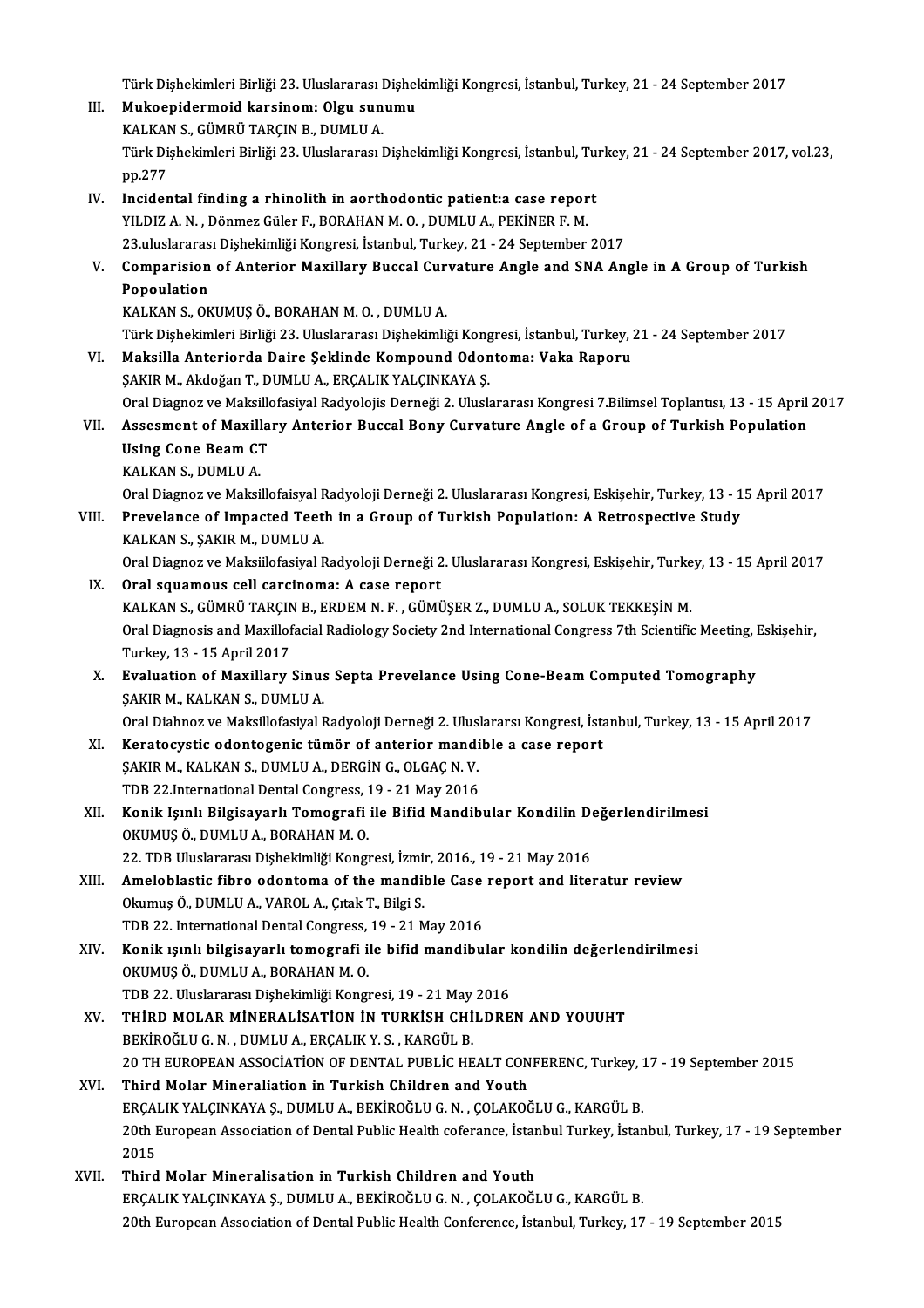XVIII. Evaluation of Posterior Frontal Recess Cells with Cone beam Computerised Tomography<br>ROBAHAN M.O. REVINER E.M. DUMU J.A. ÖZRAVRAKS Evaluation of Posterior Frontal Recess Cells with Conditional Control of Posterior Frontal Recess Cells with C<br>BORAHAN M. O. , PEKİNER F. M. , DUMLU A., ÖZBAYRAK S. Evaluation of Posterior Frontal Recess Cells with Cone beam Computerised Tomography<br>BORAHAN M. O. , PEKİNER F. M. , DUMLU A., ÖZBAYRAK S.<br>20 th International Congress of Dento-Maxillo-Facial Radiology, Santiago, Chile, San BORAHAN M. O. , PEKINER F. M. , DUMLU A., ÖZBAYRAK S.<br>20 th International Congress of Dento-Maxillo-Facial Radiology, Santiago, Chile, Santiago, Chile, 26 - 29 August<br>2015 20 th International Congress of Dento-Maxillo-Facial Radiology, Santiago, Chile, Santiago<br>2015<br>XIX. Evaluation of frontal recess cells with cone beam computerised tomography<br>2008/HAN M.O. REVINER E.M. DUMLUA ÖZRAVRAK S 2015<br><mark>Evaluation of frontal recess cells with cone beam constant and the Seculuation of frontal recess cells with cone</mark><br>20 th International Congress of Dente Maxille Facial Badie Evaluation of frontal recess cells with cone beam computerised tomography<br>BORAHAN M. O. , PEKİNER F. M. , DUMLU A., ÖZBAYRAK S.<br>20 th International Congress of Dento-Maxillo-Facial RadiologySantiago, Chile., Santiago, Chil BORAHAN M. O., PEKINER F. M., DUMLU A., ÖZBAYRAK S.<br>20 th International Congress of Dento-Maxillo-Facial RadiologySantiago, Chile., Santiago, Chile, 26 - 29 August 20<br>3X. Displacement of Two Dental Implants into the Maxill 20 th International Congress of Dento-Maxillo-Facial RadiologySantiago<br>Displacement of Two Dental Implants into the Maxillary Sinus<br>BORAHAN M. O. , DUMLU A., PEKİNER F. M. , ÖZBAYRAK S., GÖÇMEN G.<br>Oral Diagnesis and Maxill Displacement of Two Dental Implants into the Maxillary Sinus in Two Patients Report of Two Case<br>BORAHAN M. O. , DUMLU A., PEKİNER F. M. , ÖZBAYRAK S., GÖÇMEN G.<br>Oral Diagnosis and Maxillofacial Radiology Society VI. Nation BORAHAN M. O. , DUMLU A., PEKİ<br>Oral Diagnosis and Maxillofacial R<br>İzmir, Turkey, 17 - 19 April 2015<br>Fualuation of distalingual can Oral Diagnosis and Maxillofacial Radiology Society VI. National Symposium and I.International Congress, İzmir,<br>İzmir, Turkey, 17 - 19 April 2015<br>XXI. Byaluation of distolingual canal roots in mandibular molars and mesiobuc İzmir, Turkey, 17 - 19 April 2015<br>XXI. Evaluation of distolingual canal roots in mandibular molars and mesiobuccal canals in maxillary<br>molars in Turkish individuals by cone beam CT Evaluation of distolingual canal roots in<br>molars in Turkish individuals by cone<br>PEKİNER F.M., BORAHANM.O., DUMLUA.<br>14th Congress of the European Asademy of molars in Turkish individuals by cone beam CT<br>PEKİNER F. M. , BORAHAN M. O. , DUMLU A.<br>14th Congress of the European Academy of Dento-Maxillofacial Radiology, Cluj-Napoca, Romania, Cluj-Napoca,<br>Romania, 25,,,,,,,,,,,,,,,,, PEKİNER F. M. , BORAHAN M. O. , DU.<br>14th Congress of the European Acad<br>Romania, 25 - 28 June 2014, pp.174<br>Fihräg Displagide Cift Fog TC 00. 14th Congress of the European Academy of<br>Romania, 25 - 28 June 2014, pp.174<br>XXII. Fibröz Displazide Çift Faz TC 99 MIBI Romania, 25 - 28 June 2014, pp.174<br>Fibröz Displazide Çift Faz TC 99 MIBI<br>BORAHAN M. O. , PEKİNER F. M. , DUMLU A., ÖZBAYRAK S., ÖNES T. Fibröz Displazide Çift Faz TC 99 MIBI<br>BORAHAN M. O. , PEKİNER F. M. , DUMLU A., ÖZBAYRAK S., ÖNEŞ T.<br>İstanbul Üniversitesi Dişhekimliği Fakültesi 6. Uluslararası Bilimsel Kongresi, İstanbul, Turkey, 21 - 23 November<br>2012 n 12013, BORAHAN<br>1914<br>2013, pp.99<br>Mandibular Istanbul Üniversitesi Dişhekimliği Fakültesi 6. Uluslararası Bilimsel Kongresi, İstanbul, Turkey.<br>2013, pp.99<br>XXIII. Mandibular and Maxillary Brown Tumors in A Patient with Renal Transplantation 2013, pp.99<br>Mandibular and Maxillary Brown Tumors in A Patient with Renal Transplantation<br>BORAHAN M. O. , DUMLU A., SİNANOĞLU E. A. , PEKİNER F. M. , ÖZBAYRAK S., KIZILYEL G., ALATLI F. C. Mandibular and Maxillary Brown Tumors in A Patient with Renal Transplantation<br>BORAHAN M. O. , DUMLU A., SİNANOĞLU E. A. , PEKİNER F. M. , ÖZBAYRAK S., KIZILYEL G., ALATLI F. C.<br>20. EBDO International Scientific Congress an BORAHAN M. O., DUMLU A., SİNANOĞLU E. A., PEKİNER F. M., ÖZBAYRAK S., KIZILYEL G., ALATLI F. C.<br>20. EBDO International Scientific Congress and Exhibition, İzmir, İzmir, Turkey, 8 - 10 November 2013, pp<br>XXIV. Comparison of 20. EBDO International Scientific Congress and Exhibiti<br>Comparison of Cone Beam Computed Tomograph<br>Tomography Examinations of Paranasal Sinuses<br>REVINER E M. ROBAHAN M.O. DUMU LA Comparison of Cone Beam Computed T<br>Tomography Examinations of Paranasa<br>PEKİNER F.M., BORAHAN M.O., DUMLU A. 20thCongraphy Examinations of Paranasal Sinuses<br>26thCongress and Refesher Course, İzmir, İzmir, Turkey, 3 - 05 October 2013, pp.78<br>26th Congress and Refesher Course, İzmir, İzmir, Turkey, 3 - 05 October 2013, pp.78 XXV. Analysis of Relationship between Maxillary First Molar and Maxillary Sinus BORAHANM.O. ,PEKİNERF.M. ,DUMLUA. Analysis of Relationship between Maxillary First Molar and Maxillary Sinus<br>BORAHAN M. O. , PEKİNER F. M. , DUMLU A.<br>101st FDI Annual World Dental Congress, İstanbul, İstanbul, Turkey, 28 - 31 August 2013<br>Intreeral Bediegra XXVI. Intraoral Radiographic Errors on Photostimulable Phosphor Plates PSP Taken by Dental Students 101st FDI Annual World Dental Congres<br>Intraoral Radiographic Errors on P<br>DUMLU A., KIZILYEL G., BORAHAN M. O.<br>101st EDI Annual World Dental Congres Intraoral Radiographic Errors on Photostimulable Phosphor Plates PSP Taken by Dent<br>DUMLU A., KIZILYEL G., BORAHAN M. O.<br>101st FDI Annual World Dental Congress, İstanbul, İstanbul, Turkey, 28 - 31 August 2013, pp.269<br>Cons B DUMLU A., KIZILYEL G., BORAHAN M. O.<br>101st FDI Annual World Dental Congress, İstanbul, İstanbul, Turkey,<br>XXVII. Cone Beam Computed Tomography Analysis of Frontal Cells<br>PORAHAN M. O., PEKİNER E. M., DIMLU A. ÖZBAYRAK S. 101st FDI Annual World Dental Congress, İstanbul, İstanbı<br>Cone Beam Computed Tomography Analysis of Fron<br>BORAHAN M. O. , PEKİNER F. M. , DUMLU A., ÖZBAYRAK S.<br>10th International Congress of Dente Marille Facial Badie Cone Beam Computed Tomography Analysis of Frontal Cells<br>BORAHAN M. O. , PEKİNER F. M. , DUMLU A., ÖZBAYRAK S.<br>19th International Congress of Dento-Maxillo-Facial Radiology, Bergen, Norway, Bergen, Norway, 22 - 27 June<br>2013 **BORA**<br>19th I<br>2013<br>Hallel 19th International Congress of Dento-Maxillo-Facial Radiology, Bergen, Norway, Bergen, N<br>2013<br>XXVIII. Haller s Infraorbital Ethmoid Cells A Cone Beam Computed Tomographic Study<br>DEVINED E M. BORAHAN M.O. DUMLUA ÖZRAVRAKS 2013<br>Haller s Infraorbital Ethmoid Cells A Cone Beam Co<br>PEKİNER F. M. , BORAHAN M. O. , DUMLU A., ÖZBAYRAK S.<br>19th International Congress of Dente Mexille Easial Badie Haller s Infraorbital Ethmoid Cells A Cone Beam Computed Tomographic Study<br>PEKİNER F. M. , BORAHAN M. O. , DUMLU A., ÖZBAYRAK S.<br>19th International Congress of Dento-Maxillo-Facial Radiology Bergen, Norway, Bergen, Norway, PEKİN<br>19th I<br>2013<br><sup>Dikno</sup> 19th International Congress of Dento-Maxillo-Facial Radiology I<br>2013<br>XXIX. Piknodisoztoz iki hastanın oral ve radyografik bulguları<br>POPAHAN M.O. DIMI ILA PEKİNER E.M. AKYÜZ S.H. 2013<br><mark>Piknodisoztoz iki hastanın oral ve radyografik bul</mark><br>BORAHAN M. O. , DUMLU A., PEKİNER F. M. , AKYÜZ S. H.<br>Marmara Üniversitesi Uluslararası Dishakimliği Bilimsel l Marmara Üniversitesi Uluslararası Dişhekimliği Bilimsel Kongresi,İstanbul, İstanbul, Turkey, 30 August - 01<br>September 2012, pp.17 BORAHAN M. O., DUMLU A., PEKİNER F. M., AKYÜZ S. H. XXX. Comparision of Cone Beam CT and CT Examinations of Paranasal Sinuses September 2012, pp.17<br>Comparision of Cone Beam CT and CT<br>PEKİNER F. M. , DUMLU A., BORAHAN M. O.<br>YUth Europeen Congress of Dentemerillef XIIIth European Congress of Dentomaxillofacial Radiology, Leipzig, Germany, Leipzig, Germany, 13 - 16 June 2012,<br>pp.169 PEKINE<br>XIIIth Ei<br>pp.169<br>A Bare XIIIth European Congress of Dentomaxillofacial Radiology, Leipzig, Germany, Leipz<br>pp.169<br>XXXI. A Rare Giant Complex Odontoma with Radiological Findings Case Report<br>pUMULA BORAHAN M.O. CARIB H. ÖZCAN E. SATU MIS T. CÖKER M. pp.169<br>A Rare Giant Complex Odontoma with Radiological Findings Case<br>DUMLU A., BORAHAN M. O. , GARİP H., ÖZCAN E., SATILMIŞ T., GÖKER M. K.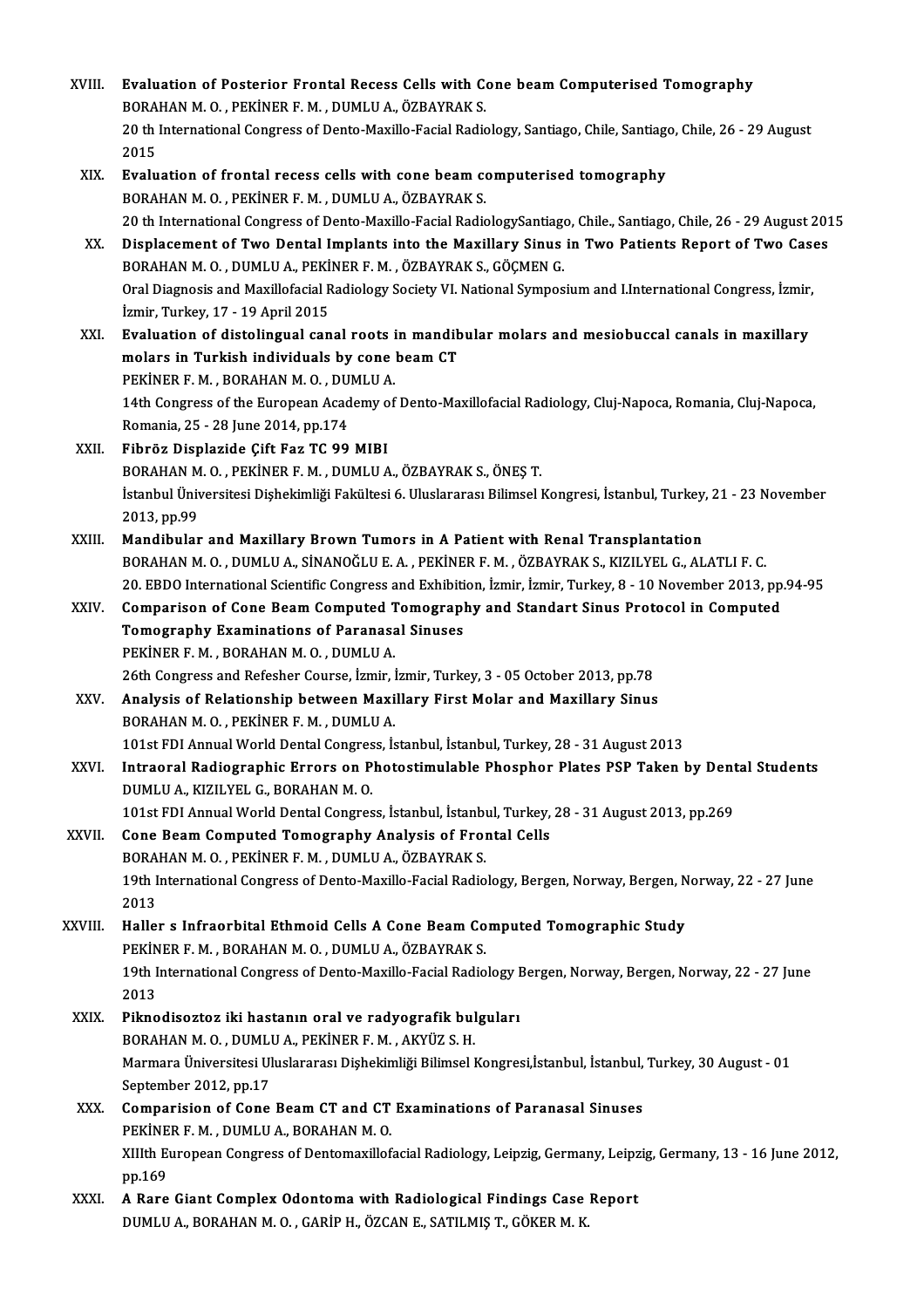|              | 17th Congress of the Balkan Stomatological Society, Tiran, Albania, Tirane, Albania, 3 - 06 May 2012, pp.127         |
|--------------|----------------------------------------------------------------------------------------------------------------------|
| XXXII.       | . Treatment of Ranula with Marsupialisation: Case Report.                                                            |
|              | GARİP H., AKTOP S., VAROL A., DUMLU A., KÜÇÜKKELEŞ E., BAYRAM F., GÖKER M. K.                                        |
|              | . 4th AÇBİD International Oral Maxillofacial Surgery Society Congress, 26 - 30 May 2010                              |
| XXXIII.      | Kronik Osteomiyelite Bağlı Gelişen Ekstraoral Fistül Yolu Eksizyonu Olgu Sunumu                                      |
|              | GÖNÜL O., AKTOP S., UĞURLU F., DUMLU A., SALİH İ. M., GÖKER M. K.                                                    |
|              | Türk Oral ve Maksillofasiyal Cerrahi Dernaği 14. Uluslararası Kongresi, 31 May - 04 June 2007                        |
| XXXIV.       | Kronik Osteomiyelite Bağlı Gelişen Ekstraoral Fistül Yolu Eksizyonu: olgu sonumu                                     |
|              | GÖNÜL O., Aktop S., UĞURLU F., GÖKER M. K., salih i. m., DUMLU A.                                                    |
|              | Türk Oral ve Maksillofasiyal Cerrahi Derneği 14.Uluslararası Kongresi, 31 May - 04 June 2007                         |
| XXXV.        | Stiloid Çıkıntının Radylojik Olarak Değerlendirilmesi                                                                |
|              | ARSLAN A.H., DUMLU A., GÖKER M.K., ÖZKAN Y.                                                                          |
|              | Oral Cerrahi Derneği VII Protez Akademisi Ve Gnatoloji Derneği VIII Ulusal Bilimsel Kongresi, Turkey, 27 May - 02    |
|              | <b>June 2006</b>                                                                                                     |
| <b>XXXVI</b> | Oral Skuamoz Hücreli Karsinom (Vaka Sunumu).                                                                         |
|              | GARİP H., DUMLU A., ÖZBAYRAK S., GÖKER M. K., VURAL G.                                                               |
|              | Oral Diagnoz ve Maksillofasial Radyoloji Derneği 2. Bilimsel Sempozyumu, Turkey, 16 - 18 April 2004                  |
| XXXVII.      | Devitalizan Arsenik Preperatının Kullanımına Bağlı Gelişen Osteomyelit Olgu Sunumu                                   |
|              | DUMLU A., AYTUĞAR E., BORAHAN M. O.                                                                                  |
|              | Oral Diagnoz ve Maksillofacial Radyoloji Derneği 2. Bilimsel Sempozyumu,İzmir, İzmir, Turkey, 16 - 18 April 2004,    |
|              | pp.76                                                                                                                |
| XXXVIII.     | Akondroplazi Bir Olgu Nedeniyle                                                                                      |
|              | FİŞEKÇİOĞLU E., DUMLU A., BORAHAN M. O.                                                                              |
|              | Oral Diagnoz ve Maksillofacial Radyoloji Derneği 2. Bilimsel Sempozyumu,İzmir, İzmir, Turkey, 16 - 18 April 2004,    |
|              | pp 75                                                                                                                |
| <b>XXXIX</b> | Morbus Crohn (Enteritis Regionalis) (Olgu Sunumu)                                                                    |
|              | DUMLU A., SİNANOĞLU E. A., GARİP H., ÖZBAYRAK S., GÖKER M. K.                                                        |
|              | Oral Diagnoz ve Maksillofasial Radyoloji Derneği 2. Bilimsel Sempozyumu, Turkey, 16 April 2014 - 18 April 2004       |
|              | XL Kedi tırmığı hastalığı ve tanı kriterleri Bir olgu nedeniyle                                                      |
|              | PEKİNER F. M., ÖZBAYRAK S., DUMLU A., GÜMRÜ TARÇIN B.                                                                |
|              | Oral Diagnoz ve Maksillofacial Radyoloji Derneği 2. Bilimsel Sempozyumu, İzmir, Turkey, 16 - 18 April 2004           |
| XLI.         | İrritasyon Fibromu Bir Vaka Nedeniyle                                                                                |
|              | DUMLU A., BORAHAN M.O.                                                                                               |
|              | Oral Diagnoz ve Maksillofacial Radyoloji Derneği I. Bilimsel Sempozyumu ve I. Anabilim Dalları Toplantısı, İstanbul, |
|              | İstanbul, Turkey, 17 - 18 May 2002, pp.82-83                                                                         |
| XLII.        | Lipoma Bir olgu sunumu                                                                                               |
|              | ÖZBAYRAK S., DUMLU A., GÜMRÜ TARÇIN B.                                                                               |
|              | Oral Diagnoz ve Maksillofacial Radyoloji Derneği 1. Bilimsel Sempozyumu, İstanbul, Turkey, 17 - 18 May 2002          |
| XLIII.       | Kronik skleroze osteomiyelitis Olgu sunumu                                                                           |
|              | DUMLU A., ÖZBAYRAK S., GÜMRÜ TARÇIN B.                                                                               |
|              | Oral Diagnoz ve Maksillofacial Radyoloji Derneği 1. Bilimsel Sempozyumu, İstanbul, Turkey, 17 - 18 May 2002          |
| XLIV.        | Avülse dişin hareketli protez ile kullanımı Sosyo ekonomik düzeyi düşük bir hastanın protez                          |
|              | kullanım yaklaşımı                                                                                                   |
|              | DUMLU A., GÜMRÜ TARÇIN B., ÇANAKÇI E.                                                                                |
|              | Oral Diagnoz ve Maksillofacial Radyoloji Derneği 1. Bilimsel Sempozyumu, İstanbul, Turkey, 17 - 18 May 2002          |
| XLV.         | An ectopic localization parotid haemangioma a case report                                                            |
|              | DUMLU A., PEKİNER F. M., GÜMRÜ TARÇIN B.                                                                             |
|              | 7th Congress of the Balkan Stomatological Society, İzmir, Turkey, 28 - 30 March 2002                                 |
| XLVI.        | A Misleading Artifact in the Radiograph Fragment of Glass in the Buccal Mucosa Case Report                           |
|              | DUMLU A., SİNANOĞLU E. A., BORAHAN M. O.                                                                             |
|              | 7th Congress of the Balkan Stomatological Society, İzmir, İzmir, Turkey, 28 - 30 March 2002, pp.345                  |